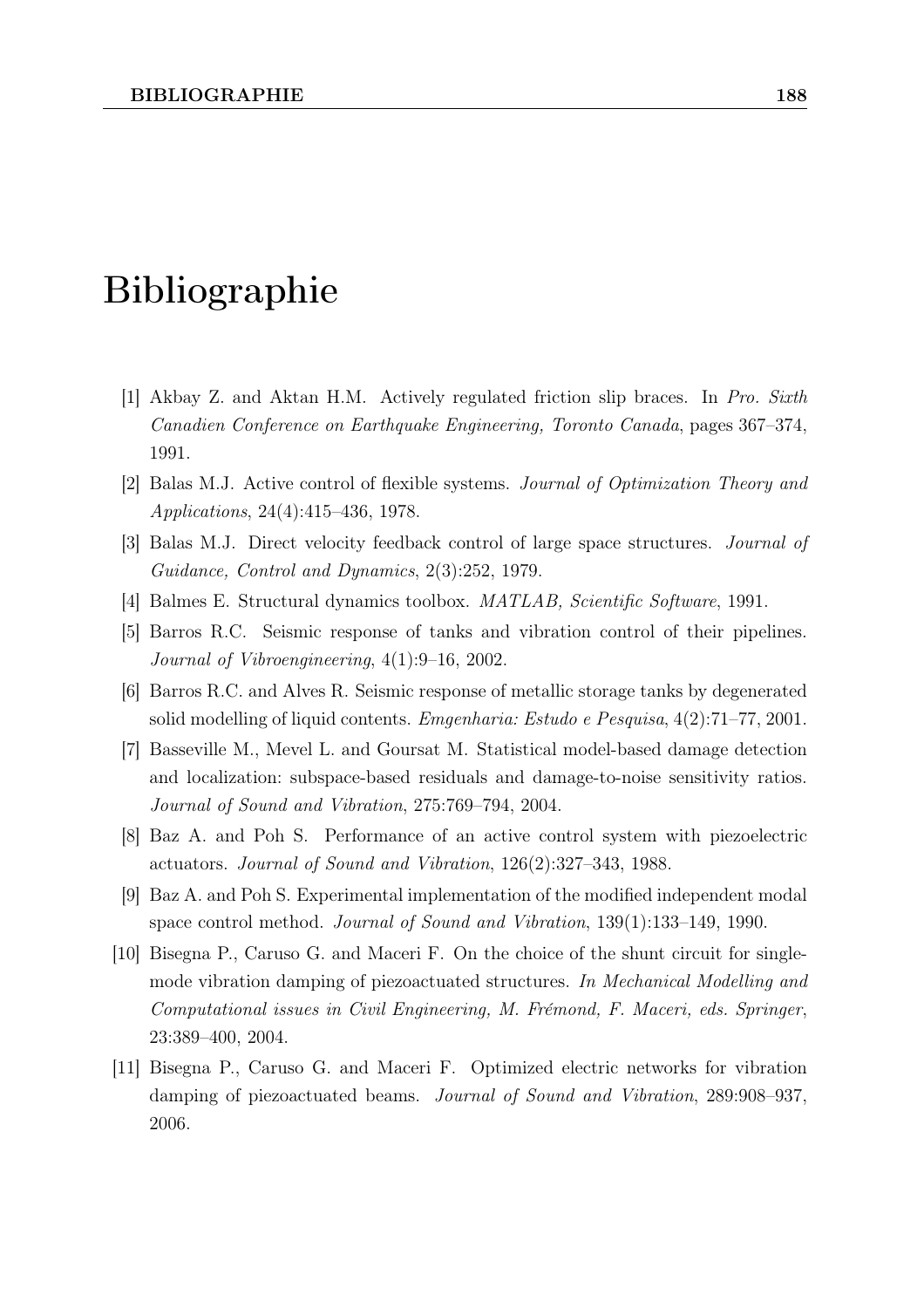- [12] Bisegna P., Caruso G., Dionisio D.V., Sergio G. and Laura M. Semi-active control of a thin piezoactuated structure. In T.T. Hyde, editor, Smart Structures and Materials: Damping and Isolation. Proceedings of SPIE, volume 3989, pages 301– 311, 2000.
- [13] Bourquin F. A numerical approach to the exact controllability of euler-navierbernoulli beams. Proceedings of the First World Conference on Structural Control, pages 120–129, 1994.
- [14] Bourquin F. Numerical methods for the control of flexible structures. Journal of structural control, 8(1), 2001.
- [15] Bourquin F. and Joly M. A magnet-based vibrating wire sensor: design and simulation. Smart Materials and Structures, 14:247–256, 2005.
- [16] Bourquin F., Branchet B., Collet M. and Ratier L. Primal-dual control, synthesis for flexible strcutures. In Proc. of 3rd World Conference on the Control Structures, Como, Italy, 2002.
- [17] Bourquin F., Briffaut J.S. and Collet M. . On the feedback stabilisation: Komornik method. In Proc. of second international symposium on active control in mechnical engineering, Lyon, 1997.
- [18] Bourquin F., Collet M. and Ratier L. Modeling and numerical issues in the active control of flexible structures. In Proc. of 3 Workshop on Strcutural Control, pages 133–137, ENPC Champs sur Marne, 2000.
- [19] Bourquin F., Joly M., Collet M. and Ratier L. An efficient feedback control algorithm for beams: Experimental investigations. Journal of Sound and Vibration, 278:181–206, 2004.
- [20] Bourquin F., Urquiza J. and Namar R. Discretization of the controllability grammian in view of exact boundary control: The case of thin plates. Proceeding of the IFIWG 7.2 Conference on Optimal Control of Partial Differential Equations, Chemnitz, 1998.
- [21] Brownjohn J. M. W., Pan T. C. and Deng X. Y. Correlating dynamic characteristics from feld measurements and numerical analysis of high-rise building. Earthquake Engineering and Structural, 29:523–543, 2000.
- [22] Caruso G. Laminati piezoelettrici, modellazione, algoritmi di calcolo ed ottimizzazione della risposta dinamica. PhD thesis, Dottorato di Ricerca in Ingegneria Civile XV Ciclo. Università di Roma Tor Vergata, 2000.
- [23] Caruso G. A critical analysis of electric shunt circuits employed in piezoelectric passive vibration damping. Smart Materials And Structures, 10:1059–1068, 2001.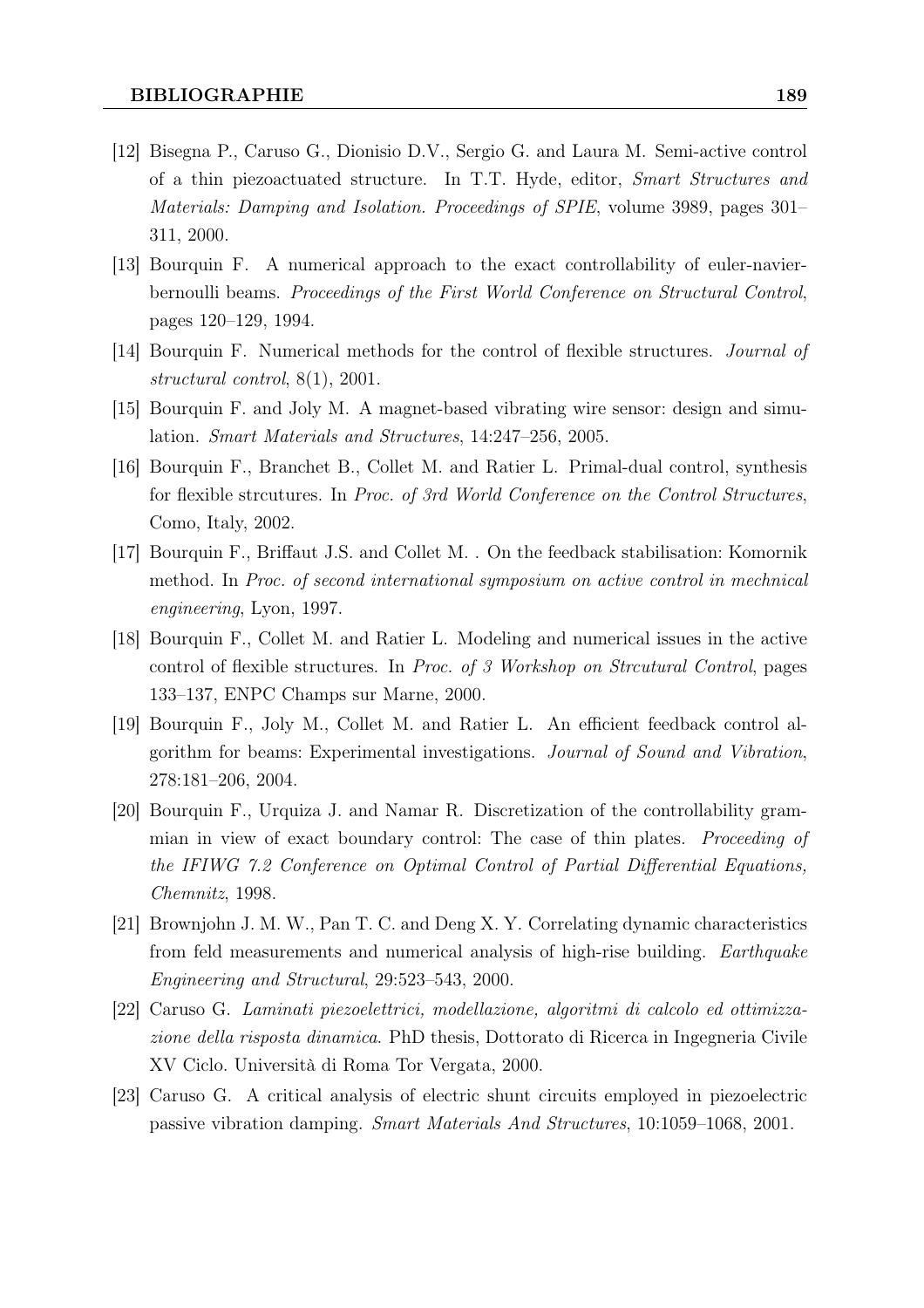- [24] Collet M. Shape optimization of piezoelectric sensors dealing with spill-over instabilities. IEEE Transactions on Control System Technology, 9(4):654–663, 2001.
- [25] Collet M. and Jezequel L. Active control with piezoelectric layers optimization. Journal of Structral Control, 1:59–79, 1995.
- [26] Contantinou M.C. and Symans M.D. Experimental study of seismic response of buildings with supplemental fluid dampers. Stractural Design Tall Buildings, 2:93– 132, 1993.
- [27] Cooperativa Libraria Universitaria . Appunti di Elettrotecnica Generali. Bolognia, 1970.
- [28] Cumunel G. Dynamique des structures et des systèmes couplés. PhD thesis, Stage de Diplôme d'Etudes Approfondies (DEA), 2005.
- [29] Den Hartog J. P. Mechanical Vibrations. McGraw Hill Book Co., New York, 1947.
- [30] Dowdell D.J. and Cherry S. Structural control using semi-active friction dampers. In Proc. Ist wold conference on structural control. Inst. Assoc. for structural control, pages FA1/59– FA1/68, Los Angeles Calif., 1994.
- [31] Dupont P., Kasturi P. and Stokes A. Semi-active control of friction dampers. Journal of Sound and Vibration, 202(2):203–218, 1997.
- [32] Dyke S.J., Spencer B.F., Sain M.K. and Carlson JD. Modeling and control of magnetorheological dampers for seismic response reduction. Smart Materials and Structures, 5:565–575, 1996.
- [33] Emanuele R. and Maurizio De A. Aspetti teorici nel controllo semi-attivo delle strutture. Technical report, Facolta di Ingegneria-Università di Napoli: Federico II, Maggio 2000.
- [34] Ewins D. J. Modal testing: Theory and practice. Research Studies Press LTD, 1986.
- [35] Fang J.Q., Li Q.S. and Jeary A.P. Modified independent modal space control of m.d.o.f systems. Journal of Sound and Vibration, 261:421–441, 2003.
- [36] Feng Q. and Shinozuka M. Use of a variable damper for hybrid control of bridge response under earthquake. In Proc. of U.S.-National workshop on structural control Research, USC Publ. No.CE-9013, 1990.
- [37] Feng Q. and Shinozuka M. Control of seismic response of bridge structures using variable dampers. Journal Intellegent Material System and Structure, 4:117–122, 1993.
- [38] Frahm H. Devices for damping vibrations of bodies. U.S.Patent nr.989,958, 1911.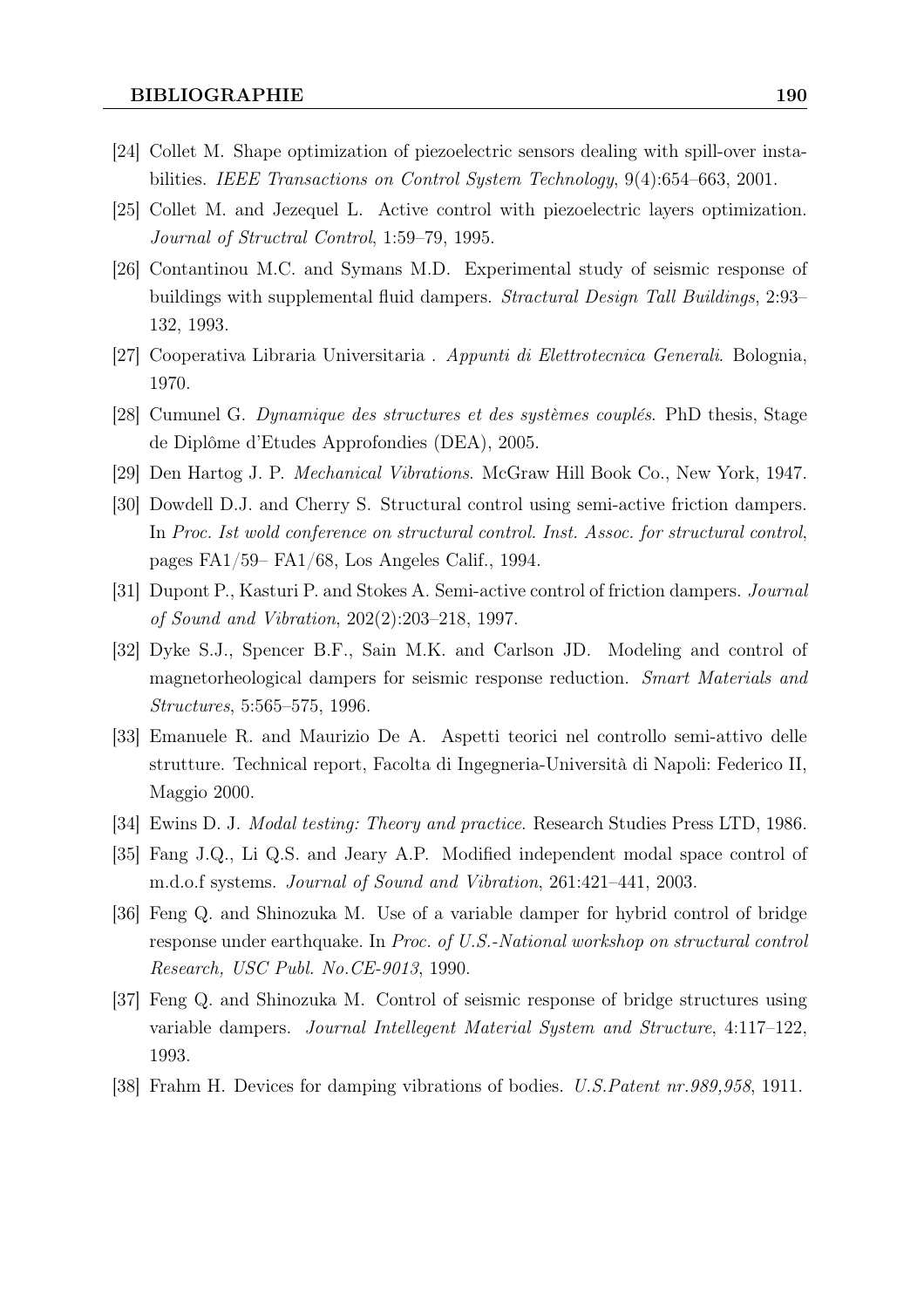- [39] Fujino Y. and Masato A. Design formulas for tuned mass dampers based on a perturbation technique. Earthquake Engineering and Structural Dynamics, 22:833– 854, 1993.
- [40] Fuller C.R., Elliot S.J. and Nilson P.A. Active control of vibration. Acedemic Press, 1996.
- [41] Gavin G.P., Hanson R.D. and Filisko F.E. Electrorheological dampers, part ii: testing and modeling. Journal Applied and Mechanics, 63:676–682, 1996.
- [42] Georges A. et Collaborateurs . Les capteurs en instrumentation industrielle. DU-NOD, 1999.
- [43] Géradin M. et Rixen D. Théorie des vibrations: application à la dynamique des structures. Masson, Paris, 1992.
- [44] Gérard C. Mécanique non-linéaire et éléments finis, fascicule 7. LMSP, 2003.
- [45] Hagood N.W. and Von Flotow A. Damping of structural vibrations with piezoelectric materials and passive electrical networks. Journal of Sound and Vibration, 142(2):243–268, 1991.
- [46] Harold L.S. and Jeffrey .L.K. Second generation, non-protruding, inteligent stiffener for bridges (isb) at the i-35 walnut creek bridge. Technical report, The School of Aerospace and Mechanical Engineering, The University of Oklahouma, 1999.
- [47] Housner G.W., Bergman L.A., Chassiaskos A.G., Claus R.O., Marsi S.F., Skelton R.E., Soong T.T., Spencer B.F. and Yao J.T.P. Special issue: structural control: past, present and future. Journal of Engineering Mechanics ASCE, 123(9):897–971, 1997.
- [48] Hrovat D., Barak P. and Rabins M. Semi-active versus passive or active tuned mass dampers for structural control. Journal of Engineering Mechanics, 109(3), June 1983.
- [49] Inaudi J.A. Modelated homogeneous friction: Semi-active damping strategy. Earthquake Engineering and Structural Dynamics, 26:361–376, 1997.
- [50] Jauseu L.M. and Dyke S.J. Semi-active control strategies for mr dampers; acomparative study. ASCE Journal of Engineering Mechanics, 126(8):795–803, 2000.
- [51] Kailtath T. . Linear systems. Prentice Hall, 1980.
- [52] Karnopp D., Crosby M.J and Harwood R.A. Vibration control using semi-active forces generators. ASME Joural of Engineering for Industry Transport, pages 2–8, Mai 1974.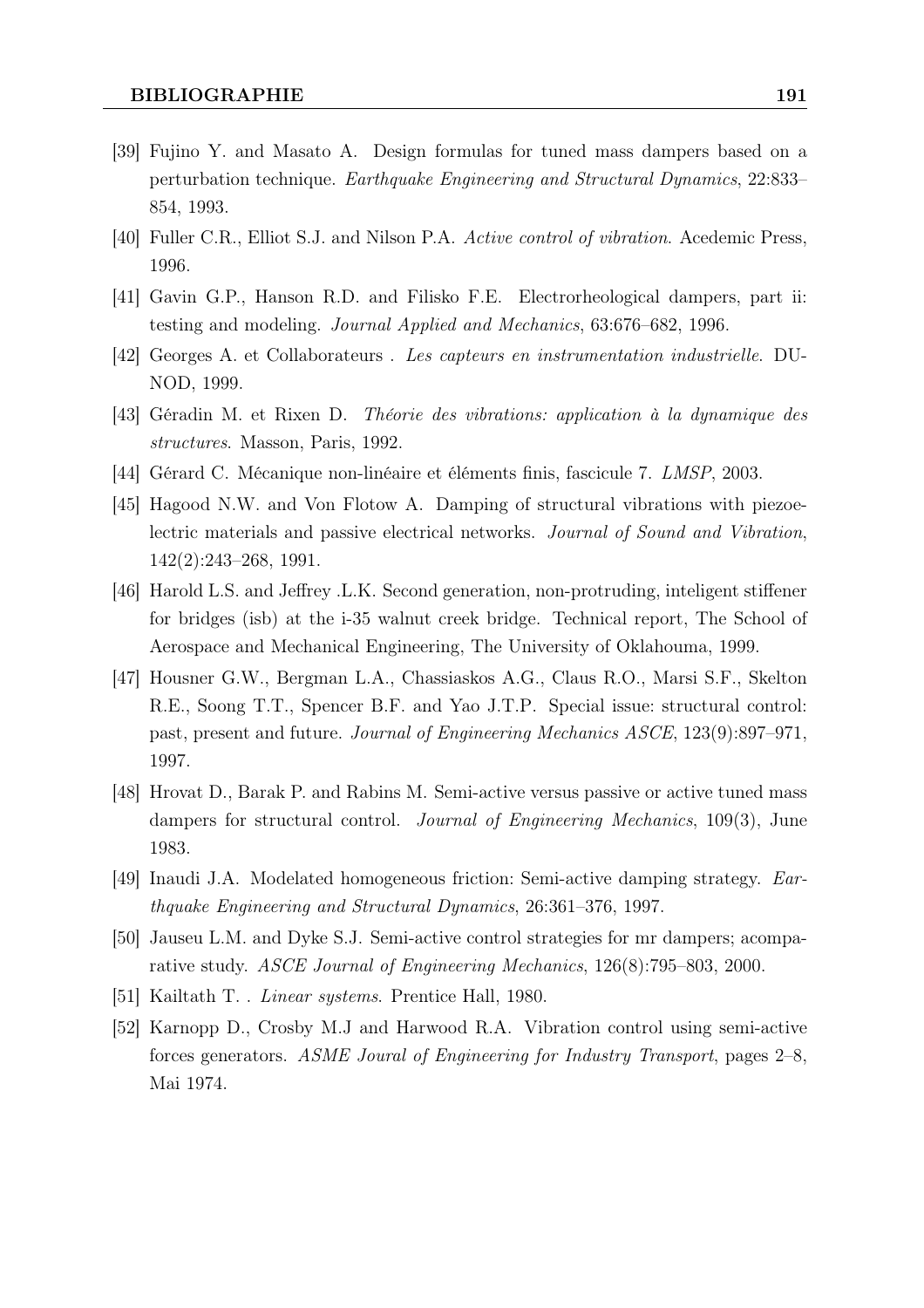- [53] Kobori T., Takahashi M., Nasu T. and Niwa N. Seismic response controlled structure with active variable stiffness. Earthquake Engineering and Stractural Dynamics, 22:925–941, 1993.
- [54] Komornik V. Stabilisation rapide de problèmes d'évolution linéaires. C.R Academic Science, 321:433–437, 1995.
- [55] Komornik V. Rapid boundary stabilization of linear distributed systems. Siam Journal of Control and Optimization, 35(5):1591–1613, 1997.
- [56] Krasnicki E.J. The experimental performance of an on-off active damper. The Soch and Vibration Bulletin, 51(3):125–131, 1981.
- [57] Kurada N., Kobori T., Takahashi M., Niwa N. and Midorikawa H. . Actual seismic response controlled building with semi-active damper system. *Earthquake Enginee*ring and Stractural Dynamics, 128:1427–1447, 1999.
- [58] Kwakernaak H. and Siven R. Linear optimal control systems. Wiley, 1972.
- [59] Lammering R., Jia J. and Rogers C.A. Optimal placement of piezoelectric actuators in adaptive truss structures. Journal of Sound and Vibration, 171(1):67–85, 1994.
- [60] Leitmann G. Semi-active control of vibration attenuation. Journal of Intelligent Material Systems and Structures, 5:841–846, 1994.
- [61] Li Z.N., Tang J. and Li Q.S. Optimal sensor locations for structural vibration measurements. Applied Acoustics, 65:807–818, 2004.
- [62] Lin P.Y. and Chung L.L. Semi-active control of building structures with semiactive tuned mass damper. Computer-Aided Civil and Infrastructure Engineering, 20:35– 51, 2005.
- [63] Lions J.L. Contrôlabilité exacte, perturbations et stabilisation de systèmes distribués, volume 1. Masson, Paris, 1988.
- [64] Loh C.H, and Ma M.J. Active damping or active stiffness control for seismic excited building. In Proc. Ist. World Conference on structural control Int. Ass. for structural control Los Angeles, CAlift., El Cerrito CAlif, pages TA2/11–TA2/20, 1994.
- [65] Marazzi F. Semi-active control of civil structures: Implementation aspects. PhD thesis, Dottorato di Ricerca in Ingegneria Civile XV Ciclo. Facolta di Ingigneria-Università di Pavia-Italy, 2002.
- [66] Meirovitch L. Dynamics and control of distributed structures. John Wiley and Son, 1988.
- [67] Meirovitch L. Dynamics and control structures. Wiley, 1990.
- [68] Meirovitch L. and Öz H. Modal space control of distributed gyroscopic system. Journal of Guidance, Control and System, 3:140–150, 1980.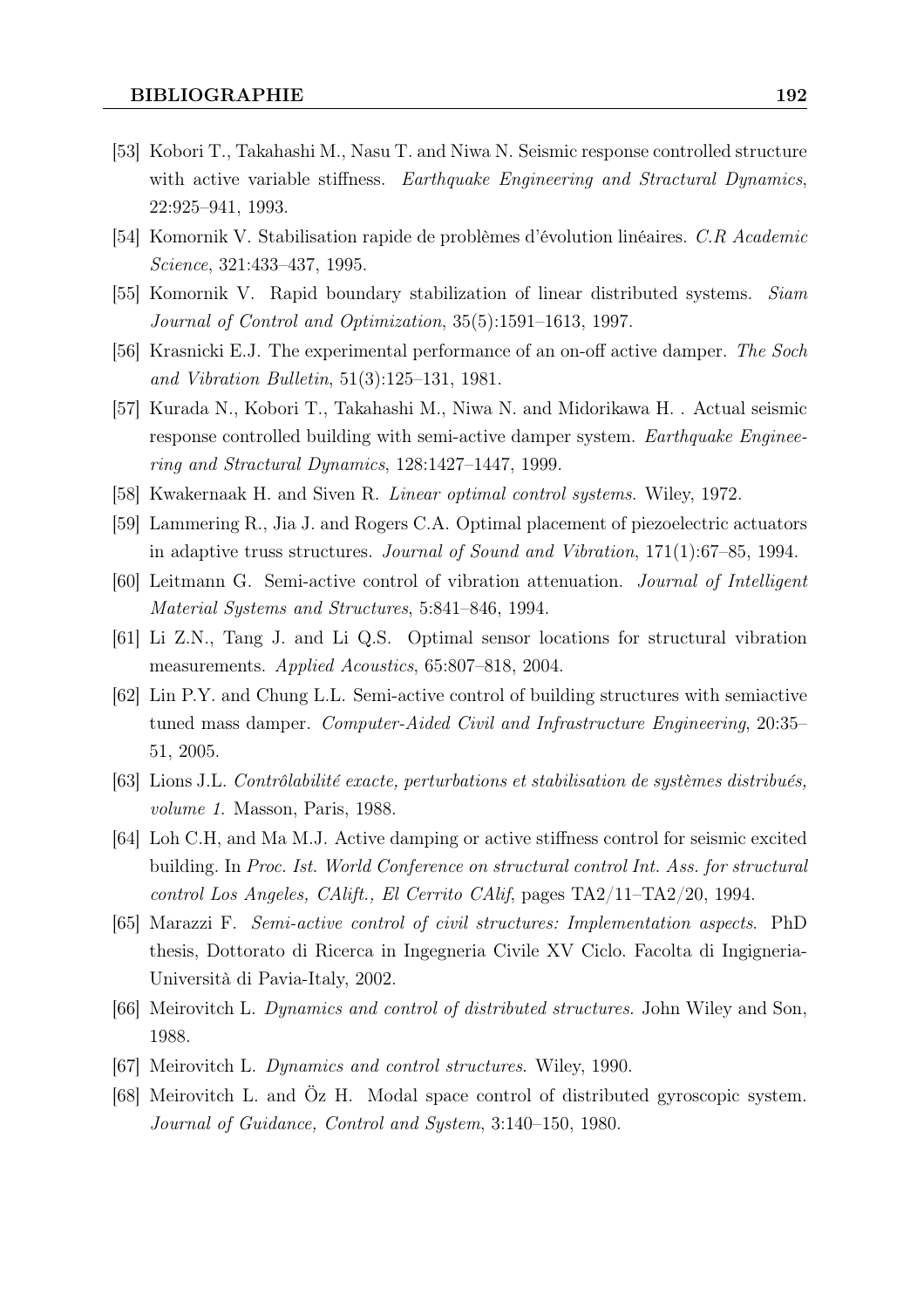- [69] Mizuno T., Kobori T., Hirai J., Matsunga Y and Niwa N. Development of adjustable hydraulic damper for seismic response control of large structure. In ASME PVP Conference, volume 229, pages 163–170, 1992.
- [70] Mustafa Y., Sadri S. anf Olkan C. Finite element analysis of non linear coupled oscillator. Engineering Structures, 24:577–586, 2002.
- [71] Mustafa Y.and Sadri S. The analysis of the orientation effect of non linear flexible systems on performance of the pendulum absorber. *International Journal of Non-*Linear Mechanics, 39:741–752, 2004.
- [72] Nagarajaiah S. and Sonmez E. Performance of semi-active variable stifness multiple tuned mass damper under harmonic forces. Journal of Structural Ingeneering, ASCE, accepted, in press, 2005.
- [73] Nagarajaiah S. and Varadarajan N. Novel semi-active variable stifness tuned mass damper with real time retuning capability. In: Proceeding of 13th Engeneering Mec. conf., 2000.
- [74] Nilson P.A. and Elliot S.J. . Active control of sound. Acedemic Press, 1992.
- [75] Occhiuzzi A., Spizzuoco M. and Seino G. Semi-active MR dampers in TMD's for vibration control footbridges, Part1: Numerical modeling and control algorithm. Footbridge, 2002.
- [76] Oguamanam D.C.D., Hansen J.S. and Heppler G.R. Dynamics of a threedimensional overhead crane system. Journal of Sound and Vibration, 242(3):411– 426, 2001.
- [77] Olkan C. The effect of detuning parameters on the absorption region for a coupled system: A numerical and experimental study. Journal of Sound and Vibration, 229(4):837–857, 2000.
- [78] Ormondroyd J. and Den Hartog J.P. The theory of the dynamic vibration absorber. Tran. American Society of Mech. Engeneers, AMP-50-7, pages 9–22, 1928.
- [79] Parker G.A and Lan K.S. A novel valve for semi-active vehicle suspension systems. In Proc. of International Mechanical Conference on Advanced Suspension, volume C427/88, pages 69–74, 1988.
- [80] Patten W.N., Kuo C.C., Liu L., and Sach R.L. Seismic structural control via hydraulic semi-active vibration dampers (savd). In Proc. 1st World Conference on Structural Control, pages FA2/83–89, Int. Asso. for Structural Control, Los Angeles, Calif., 1994.
- [81] Patten W.N., Sach R.L., and He Q. Controlled semi-active hydraulic vibration absorber for bridges. In Proc. ATC-17, Seminar on seismic isolation, passive energy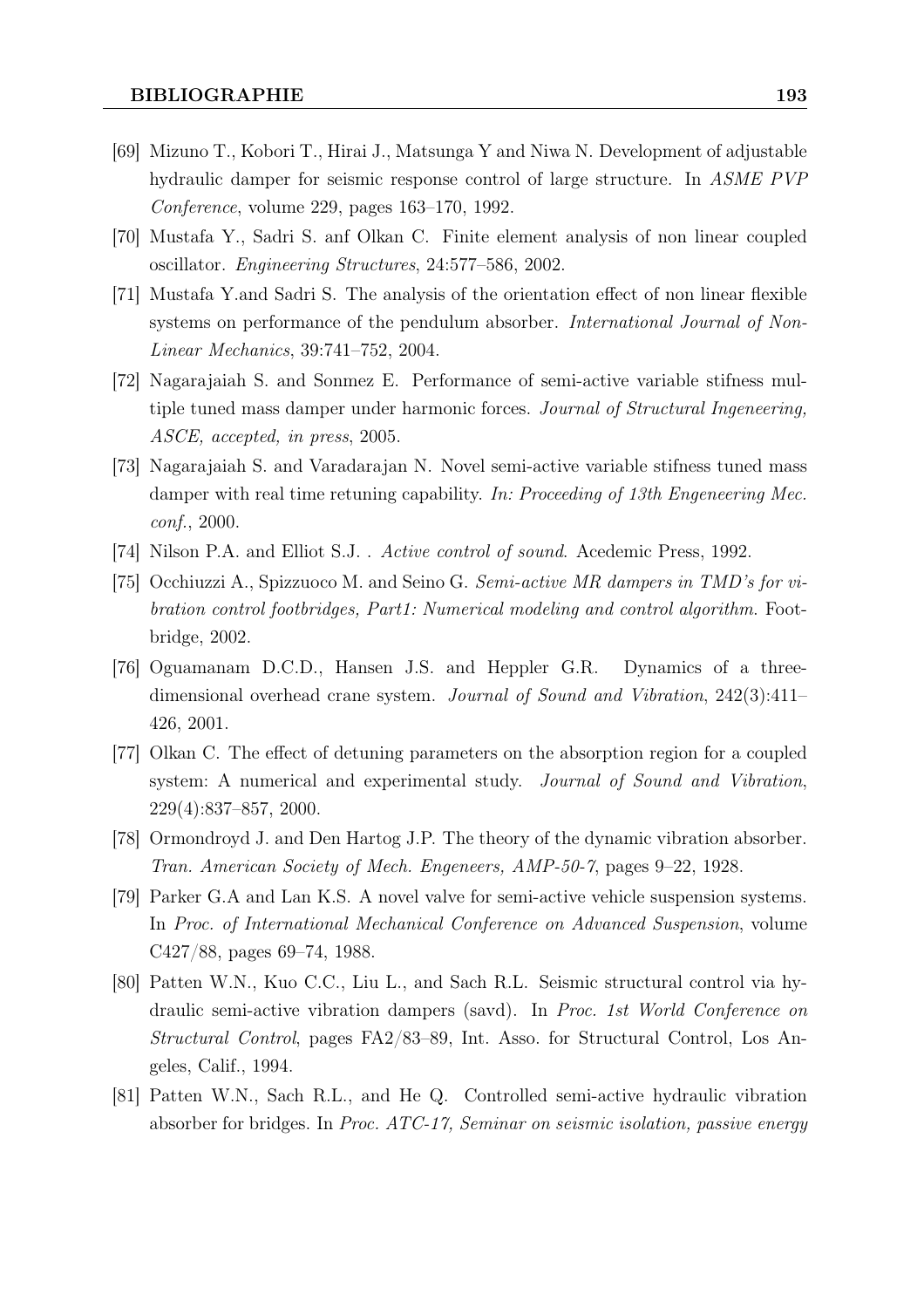dissipation and active control, volume 2, pages 727–736, App. Technol. Council, Redwood City, Calif., 1993.

- [82] Patten W.N., Sach R.L., Yen W., Mo C. and Wu H.C. Seismic motion control using semi-active hydraulic force actuators. Journal Structural Engeneering ASCE, 122(2):187–192, 1996.
- [83] Preumont A. Viration control of active structure; An introduction, volume 50. Kluwer Academic, Departement of Mechanical Engineering and Robotics, Université Libre de Bruxelles-Belgium, 1997.
- [84] Périsse J. Etude conception et réalisation d'une suspension active d'un siège de véhicule routier pour l'amélioration du confort dynamique. PhD thesis, L'école Centrale de Lyon-France, 1997.
- [85] Rabinow J. The magnetic fluid clutch. AIEE Transactions, 67:1308–1315, 1948.
- [86] Ratier L. Stabilisation rapide des structures par contrôle actif, mise en oeuvre expérimentale. PhD thesis, Doctorat de L'Ecole Normale Supérieure de Cachan, 2000.
- [87] Renzi E. and Serino G. Testing and modelling a semi-actively controlled steel frame structure equipped with mr dampers. Structural Control and Health Monitoring, 11:189–221, 2004.
- [88] Roberto R. Dinamica delle strutture. Cuen, Italia, 1993.
- [89] Rowbottom M. D. The optimization of mechanical dampers to control self-excited galloping oscillations. Journal of Sound and Vibration, 75:559–576, 1981.
- [90] Sadek F. and Mohraz B. Semi-active control algorithms for structures with variable dampers. Journal of Engineering Mechanics, 124(92):981–990, September 1998.
- [91] Sadek F., Mohraz B., Taylor A.W.and Chung R.M. Passive energy dissipation devices for seismic applications. NISTIR5923, 1996.
- [92] Scruggs J.T. and Iwan W.D. Control of a civil structure using an electric machine with semi-active capability. *Journal of Structural Ingeneering*,  $129(7):951-959$ , 2003.
- [93] Seiler G., Fischer O. and Huber P. Semi-active MR dampers in TMD's for vibration control footbridges, Part2: Numerical analysis and practical realisation. Footbridge, 2002.
- [94] Setareh M. Tuned mass dampers to control floor vibration from humans. Journal of Structural Engineering, 118(3):741–761, 1992.
- [95] Setareh M. Floor vibration control using semi-active tuned mass dampers. Canadien Journal Civil Engeneering, 29:76–84, 2002.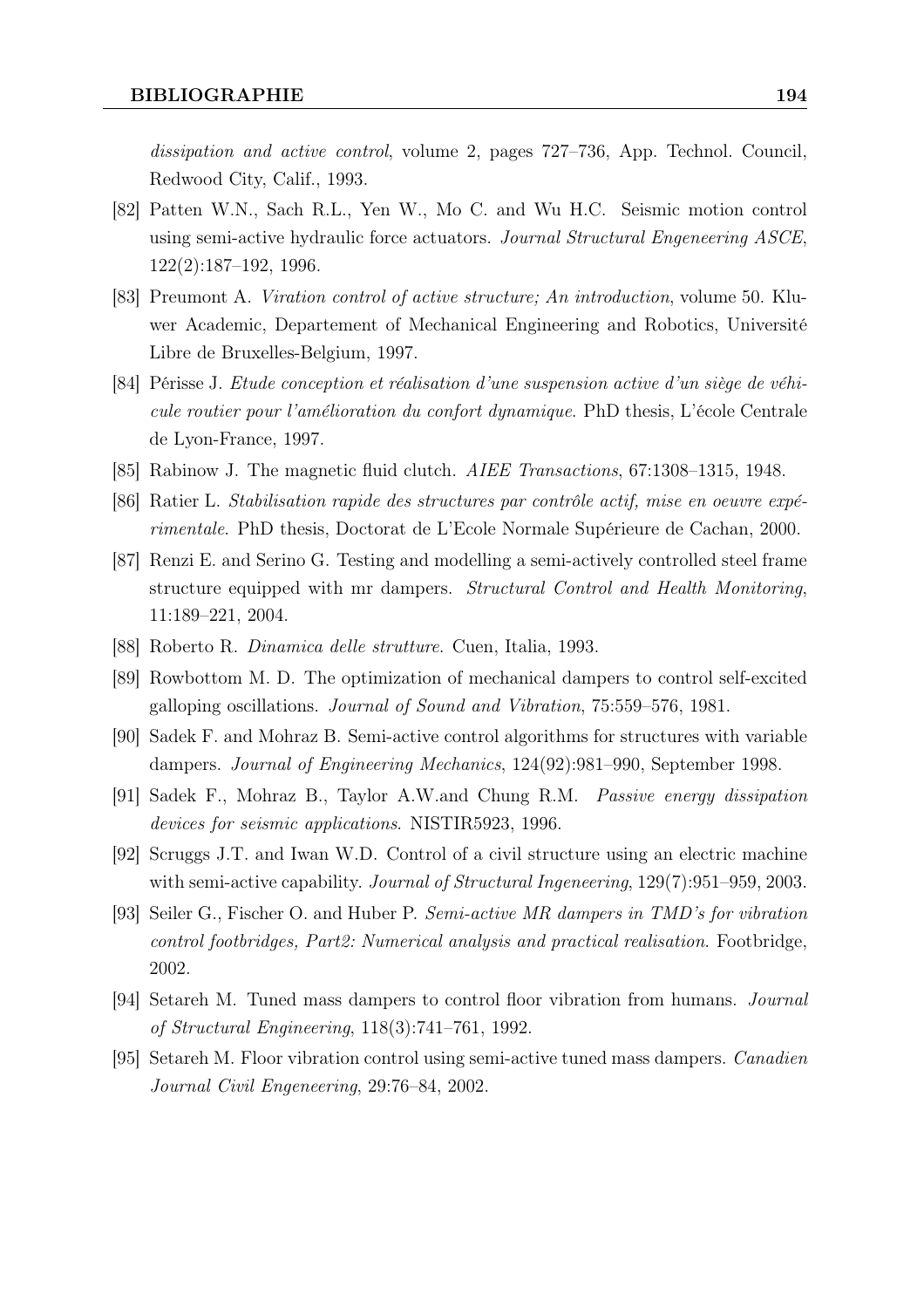- [96] Song Y., Iwata Y. and Komatsuzaki T. The response of a dynamic vibration absorber system with a parametrically excited pendulum. Journal of Sound and Vibration, 259(4):747–759, 2003.
- [97] Soong T.T . Active structural control: Theory and practice. Longman, 1990.
- [98] Soong T.T. and Dargush G.F. Passive energy dissipation systems in structural enginnering. Wiley Sons, 1997.
- [99] Spencer B.F. and Nagarajaiah S. State of the art of structural control. Journal Structural Engeneering ASCE, 129(7):845–856, 2003.
- [100] Symans M.D. and Constantinons M.C. . Seismic testing of a building structure with a semi-active fluid damper control system. Earthquake Engineering and Structural Dynamics, 26:759–777, 1997.
- [101] Symans M.D. and Constantinons M.C. Developement and experimental study of semi-active fluid damping devices for seismic protection of structures. Technical report, REp No. NCEER-95-0011, State Univ. of New York at Buffalo, Buffalo, N.Y, 1995.
- [102] Takahashi M., Kobori T., Nasu T., Niwa N. and Kurata N. Active response control of buildings for large earthquakes-seismic response control system with variable structural characteristics. Smart Materials and Structures, 7(4):522–529, 1998.
- [103] Thompson A. G. Optimum tuning and damping of a dynamic vibration absorber applied to a force excited and damped primary system. Journal of Sound and Vibration, 77(3):403–415, 1981.
- [104] Varadarajan N. and Nagarajaiah S. Semi-active variable stifness tuned mass damper for response control of wind-excited tall building: Benchmark problem. In: Proceeding of 13th Engeneering Mec. conf. ASCE,UT-Austin, 2000.
- [105] Warburton G. B. Optimal absorber parameters for various combinations of response and excitation parameters. Earthquake Engineering and Structural Dynamics, 10:381–401, 1982.
- [106] Xu Y.L., Qu W.L. and Ko J.M. Seismic response control of frame structures using magnetorheological/electrorheological dampers. Earthquake Engineering and Stractural Dynamics, 29:557–575, 2000.
- [107] Yamada Q. and Kobori T. Fundamental dynamics and control strategies for aseismic structural control. International Journal of Solids and Structures, 38:6079–6121, 2001.
- [108] Yang J.N., Akbarpour A. and Ghaemmaghami P. New optimal control algorithms for structural control. Journal of Engineering Mechanics, 119(9):1369–1387, 1987.